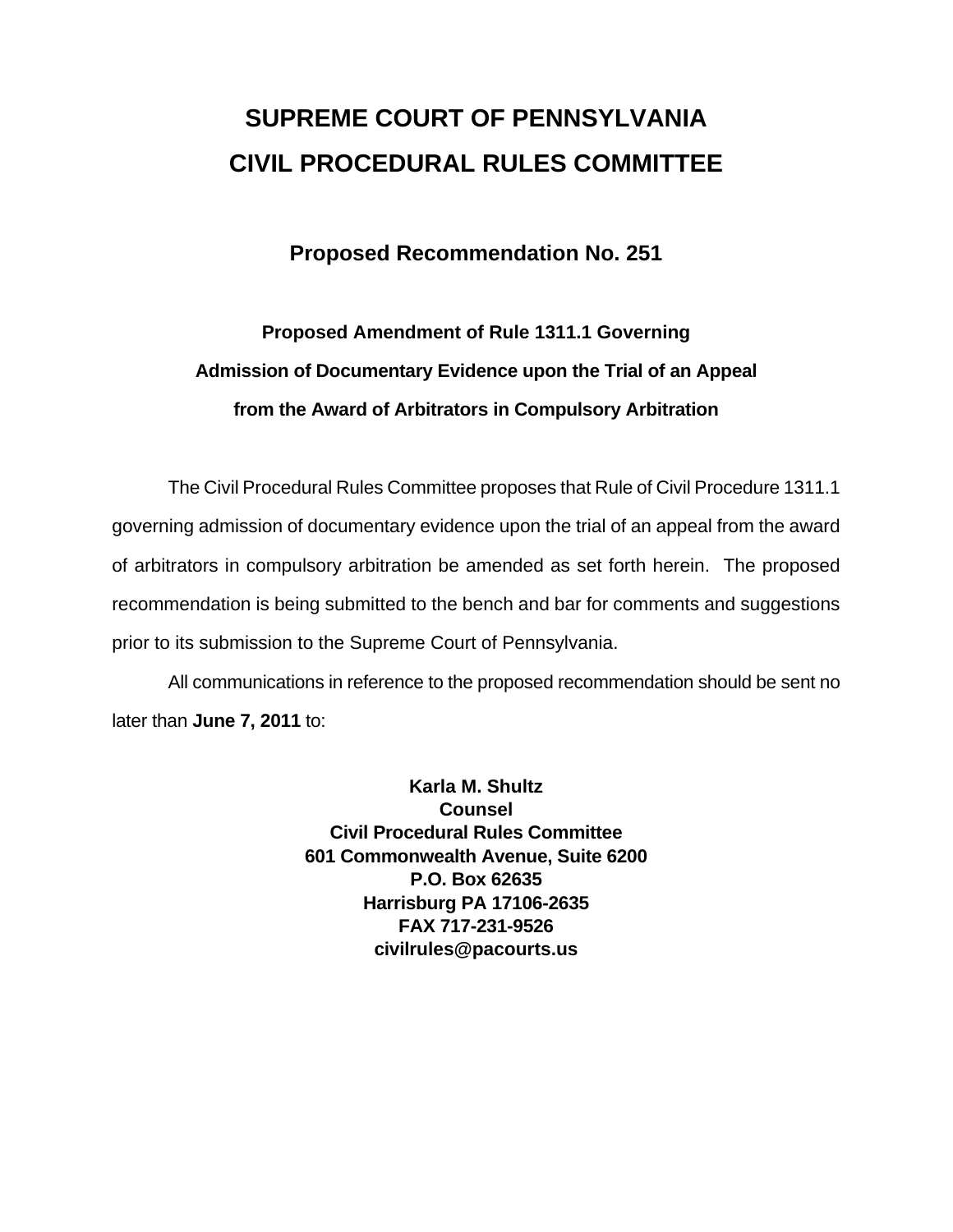#### **Rule 1311.1. Procedure on Appeal. Admission of Documentary Evidence**

 (a) The plaintiff may **[stipulate to] elect a limit of** \$25,000.00 as the maximum amount of damages recoverable upon the trial of an appeal from the award of arbitrators. The **[stipulation] election** shall be filed and served upon every other party at least thirty days from the date the appeal is first listed for trial. **The election may be withdrawn at any time by agreement of the parties. If the parties cannot agree, upon plaintiff's motion to withdraw the election, the court may grant the withdrawal of the election upon good cause shown.**

 (b) If the plaintiff has filed and served **[a stipulation] an election** as provided in subdivision (a), any party may offer at trial the documents set forth in Rule 1305(b)(1). The documents offered shall be admitted if the party offering them has provided written notice to every other party of the intention to offer the documents at trial at least twenty days from the date the appeal is first listed for trial. The written notice shall be accompanied by a copy of each document to be offered.

> Note: The deadline for providing notice of the intention to use the procedures of this subdivision may be altered by the court upon cause shown, provided that no party is prejudiced.

> The term "plaintiff" includes a defendant who is the plaintiff in a counterclaim.

 (c) A document which is received into evidence under subdivision (b) may be used for only those purposes which would be permissible if the person whose testimony is waived by this rule were present and testifying at the hearing. The court shall disregard any portion of a document so received that would be inadmissible if the person whose testimony is waived by this rule were testifying in person.

 (d) Any other party may subpoena the person whose testimony is waived by this rule to appear at or serve upon a party a notice to attend the trial and any adverse party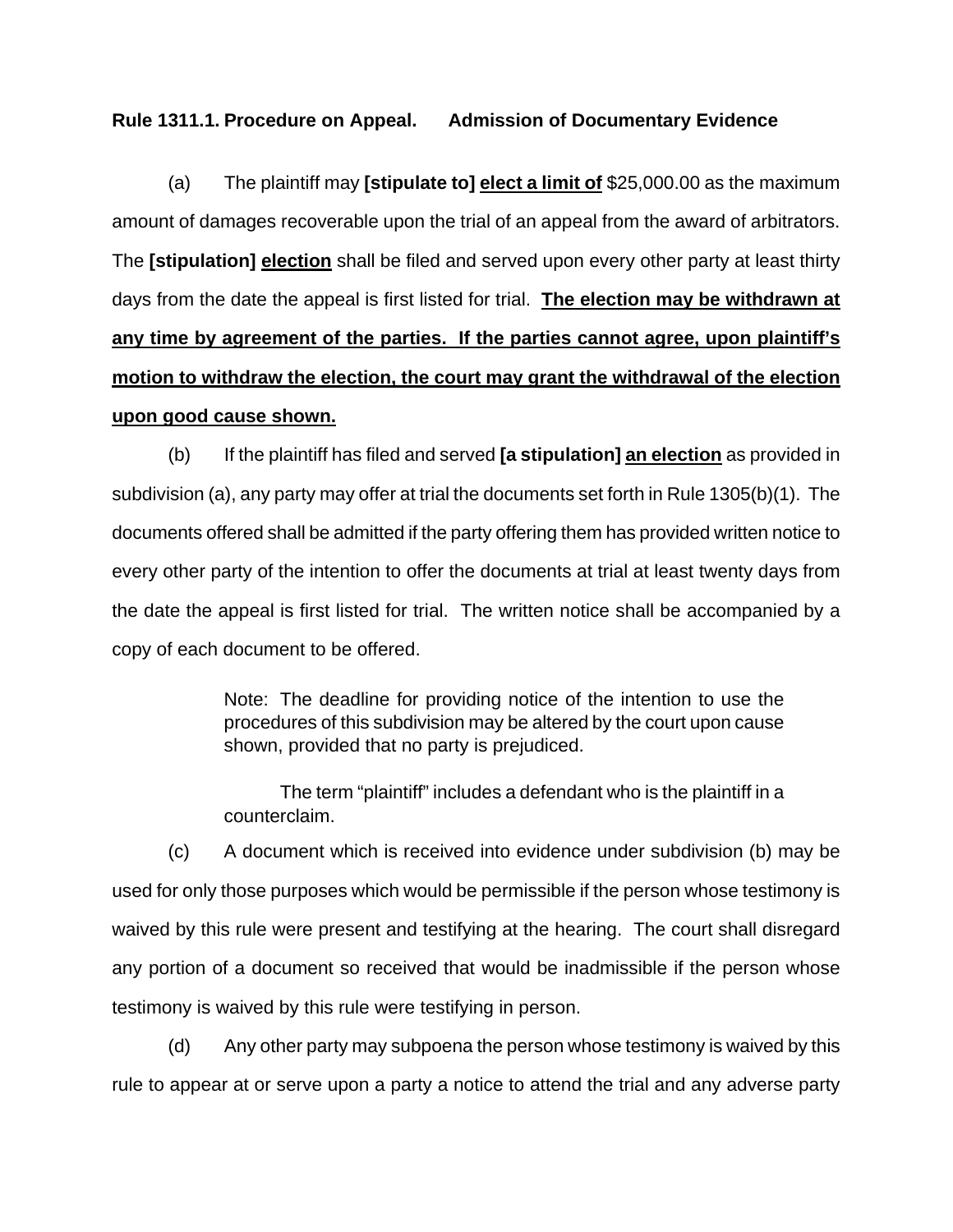may cross-examine the person as to the document as if the person were a witness for the party offering the document. The party issuing the subpoena shall pay the **[reasonable] usual and customary** fees and costs of the person subpoenaed to testify, including a **[reasonable] usual and customary** expert witness fee if applicable.

**(1) If another party subpoenas or otherwise arranges for the attendance at trial of the person whose testimony is waived by this rule, the document shall be presented to the judge or jury as direct examination as if the person has not been subpoenaed by another person, or the plaintiff may conduct a direct examination of the witness.**

**(2) Any party, or the person subpoenaed, may require that the testimony be given by deposition pursuant to Pa.R.C.P. 4020(a)(5). The party issuing the subpoena shall pay the witness's usual and customary fee for such testimony.**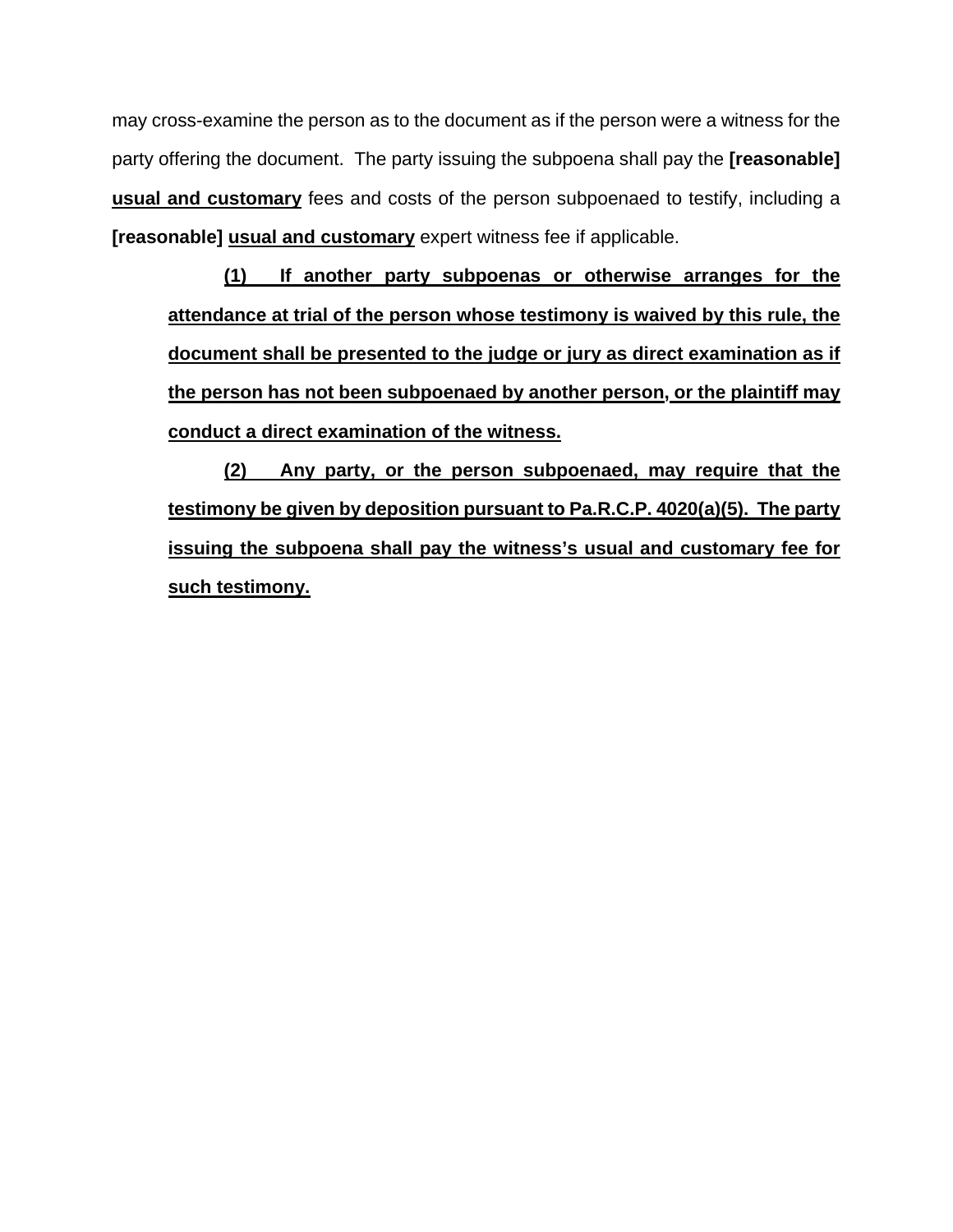(e) The **[stipulation] election** required by subdivision (a) shall be substantially in the following form:

(Caption)

## **[Stipulation to Limitation of] Election to Limit Monetary Recovery** Pursuant to Rule 1311.1

To: \_\_\_\_\_\_\_\_\_\_\_\_\_\_\_\_\_\_\_\_\_\_\_\_\_\_\_\_

(Name of Party/Parties)

\_\_\_\_\_\_\_\_\_\_\_\_\_\_\_\_\_\_\_\_\_\_\_\_\_\_, plaintiff, **[stipulates] elects** to **a limit of** \$25,000.00 as the maximum amount of damages recoverable upon the trial of the appeal from the award of arbitrators in the above captioned action.

 $\frac{1}{\sqrt{2\pi}}$  , which is a set of the set of the set of the set of the set of the set of the set of the set of the set of the set of the set of the set of the set of the set of the set of the set of the set of the set of

 $\frac{1}{\sqrt{2\pi}}$  , which is a set of the set of the set of the set of the set of the set of the set of the set of the set of the set of the set of the set of the set of the set of the set of the set of the set of the set of

 $\frac{1}{\sqrt{2\pi}}$  , which is a set of the set of the set of the set of the set of the set of the set of the set of the set of the set of the set of the set of the set of the set of the set of the set of the set of the set of

(Name of Plaintiff)

(Attorney for Plaintiff)

Date

Note: The term ''plaintiff'' includes a defendant who is the plaintiff in a counterclaim.

A plaintiff may include in a single document the **[stipulation] election** and the notice of intent to offer documents.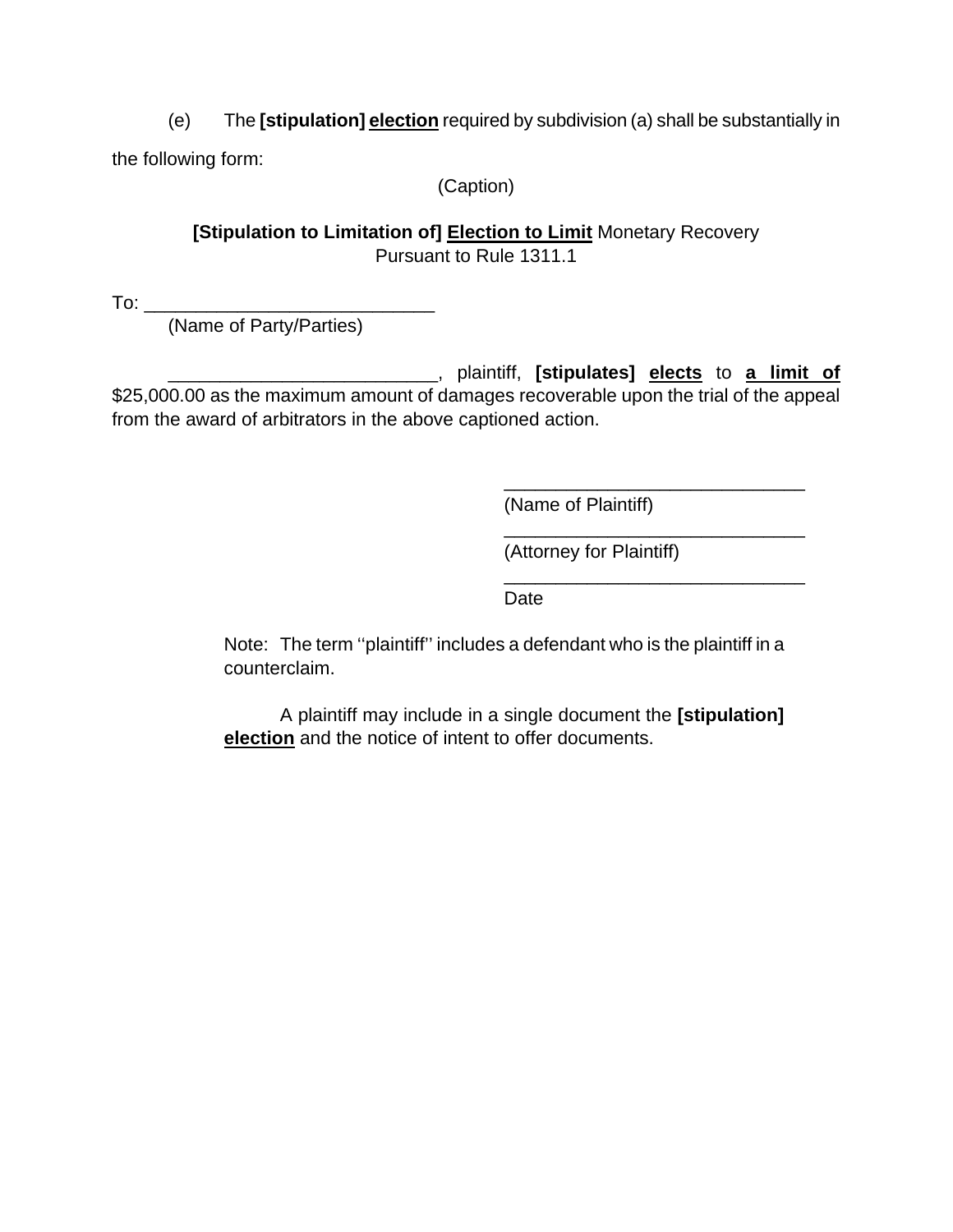(f) The notice required by subdivision (b) shall be substantially in the following form:

(Caption)

### **Notice of Intent to Offer Documentary Evidence Pursuant to Rule 1311.1**

To: \_\_\_\_\_\_\_\_\_\_\_\_\_\_\_\_\_\_\_\_\_\_\_\_\_\_

(Name of Party/Parties)

\_\_\_\_\_\_\_\_\_\_\_\_\_\_\_\_\_\_\_\_\_\_\_\_\_\_\_, (Plaintiff, Defendant, Additional Defendant), intends to offer the documents attached hereto at the trial of the appeal from the award of arbitrators, in the manner provided by Rule of Civil Procedure 1311.1. The following documents are attached (list all documents to be offered):

 $\overline{\phantom{a}}$  , and the contract of the contract of the contract of the contract of the contract of the contract of the contract of the contract of the contract of the contract of the contract of the contract of the contrac

 1. \_\_\_\_\_\_\_\_\_\_\_\_\_\_\_\_\_\_\_\_\_\_\_\_\_\_\_\_\_.  $2.$ 

(Name of Party)

(Attorney for Party)

\_\_\_\_\_\_\_\_\_\_\_\_\_\_\_\_\_\_\_\_\_\_\_\_\_\_\_\_\_\_\_\_

\_\_\_\_\_\_\_\_\_\_\_\_\_\_\_\_\_\_\_\_\_\_\_\_\_\_\_\_\_\_\_\_

Date